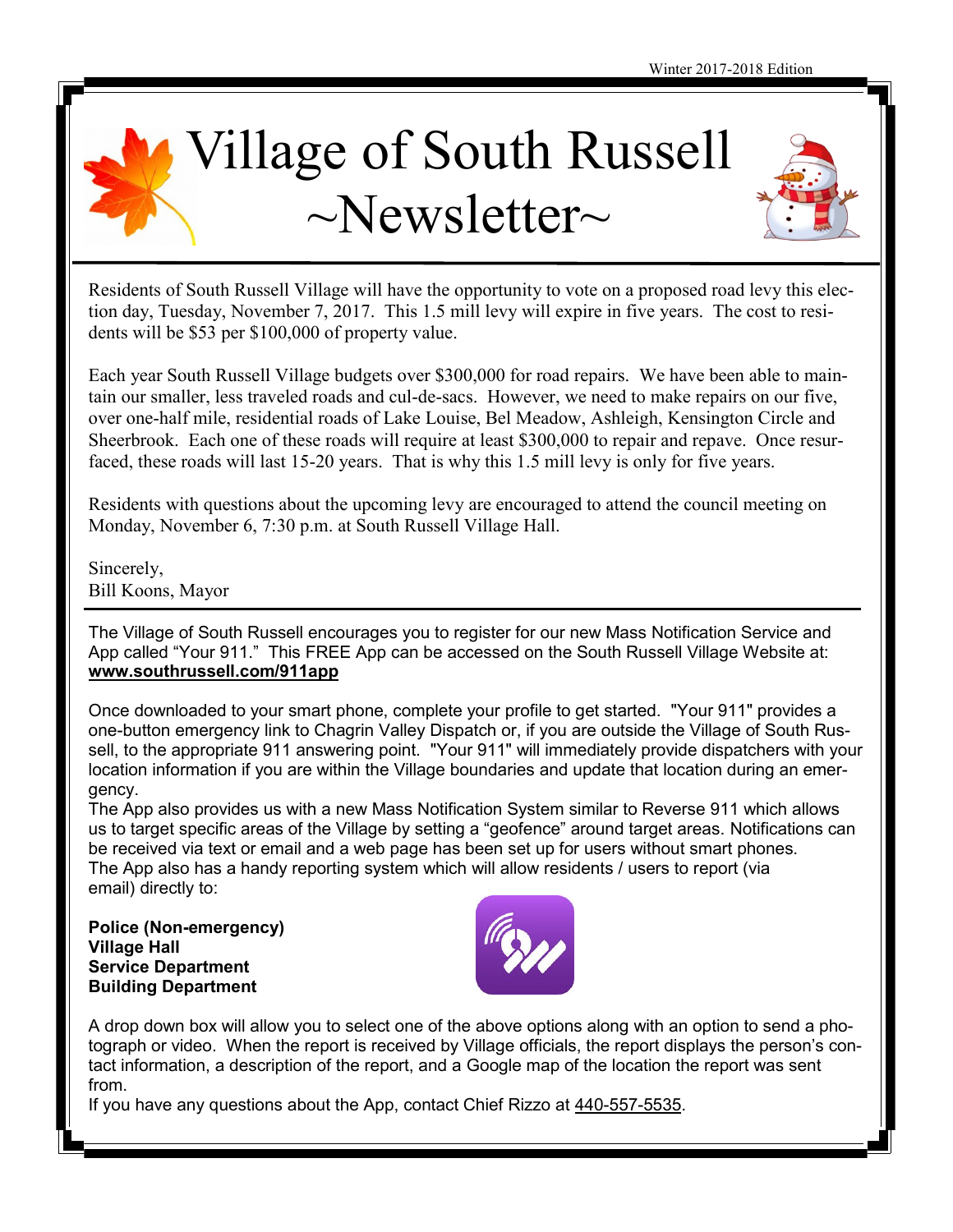

## **Here is a Spotlight on the new businesses in the "Downtown" area of South Russell Village, the corner of Bell Road and Chillicothe Road.**

Augie's Pizza and Ribs 5210 Chillicothe Road Danny Jenks

**How did you get your idea/concept for your business?** This business has been in my family for 55 years, in the South Russell location for 35 years. I bought the business 3 years ago. It is a family business that I grew up in, working with my parents, and my uncle, Brian. My grandmother worked at the store until the day she died. My grandfather was the original "Augie".

**What made you choose South Russell?** The original Augie's was in Warrensville Heights. 30 years ago, the developer for the strip mall called my Dad (Dan) and Uncle (Brian) to tell them about this up and coming new area, South Russell. He asked them if they would want to put in another location, and the rest is history.

**How did you make your first sale?** I don't quite remember that, but I do remember growing up in Augie's – I have photos of myself in my playpen, while my parents worked.

**What habits helped make you successful**? Customer Service, customer connection – putting customers first. Working hard, stepping out of the traditional pizza shop mold to include offerings of chef-prepared food featuring quality and freshness. I know my customers and their families.

**How many employees do you have?** Currently 15

**How does your company help the community (South Russell)?** By being part of the community of South Russell, I know my customers and their families. Generations of families. The grandparents have been customers of Augie's and now the grandchildren are also. I love the relationship I have with South Russell, the police and the mayor. I feel the community is very hands on and are supportive of small business. There are customers that ride their bikes here, and customers who walk here. When customers do sit in the restaurant, more than half of the customers know their neighbors. It is a very close-knit, family atmosphere. **Explain yourself in one word**. Busy.

Dr. Brian Hivick Chagrin Family Dental Care 5189 Chillicothe Road

**How did you get your idea/concept for your business?** I started thinking seriously about what I wanted to do in my junior year in high school. I always liked working with my hands and fixing things. Shadowing another dentist who truly loved his job, and who encouraged me, helped solidify my decision to become a dentist.

**What made you choose South Russell?** I live in Auburn Township and really love this area. I purchased the original dental practice from Dr. Gary Holtz in 2013, who had been at the corner location for about 30 years. After purchasing the practice, I knew my new and expanding dental practice needed more space. I started looking for another facility, and after having several deals not work out, I bought the current space and couldn't be happier.

**How did you make your first sale?** I remember very clearly, my very first patients were a family - with numerous kids and both parents, all in one visit.

**What habits helped make you successful?** Time Management. College and Dental School were very competitive. As soon as I came home from school, high school and college, I did my homework. I also participated in sports, but homework was always a priority. I learned to juggle multiple tasks.

**How many employees do you have?** 5

**How does your company help the community (South Russell)?** I see myself in South Russell forever; I have invested a lot of time and money here. I want people to feel comfortable and proud of this South Russell dental practice. **Explain yourself in one word.** Trustworthy/Easy-going.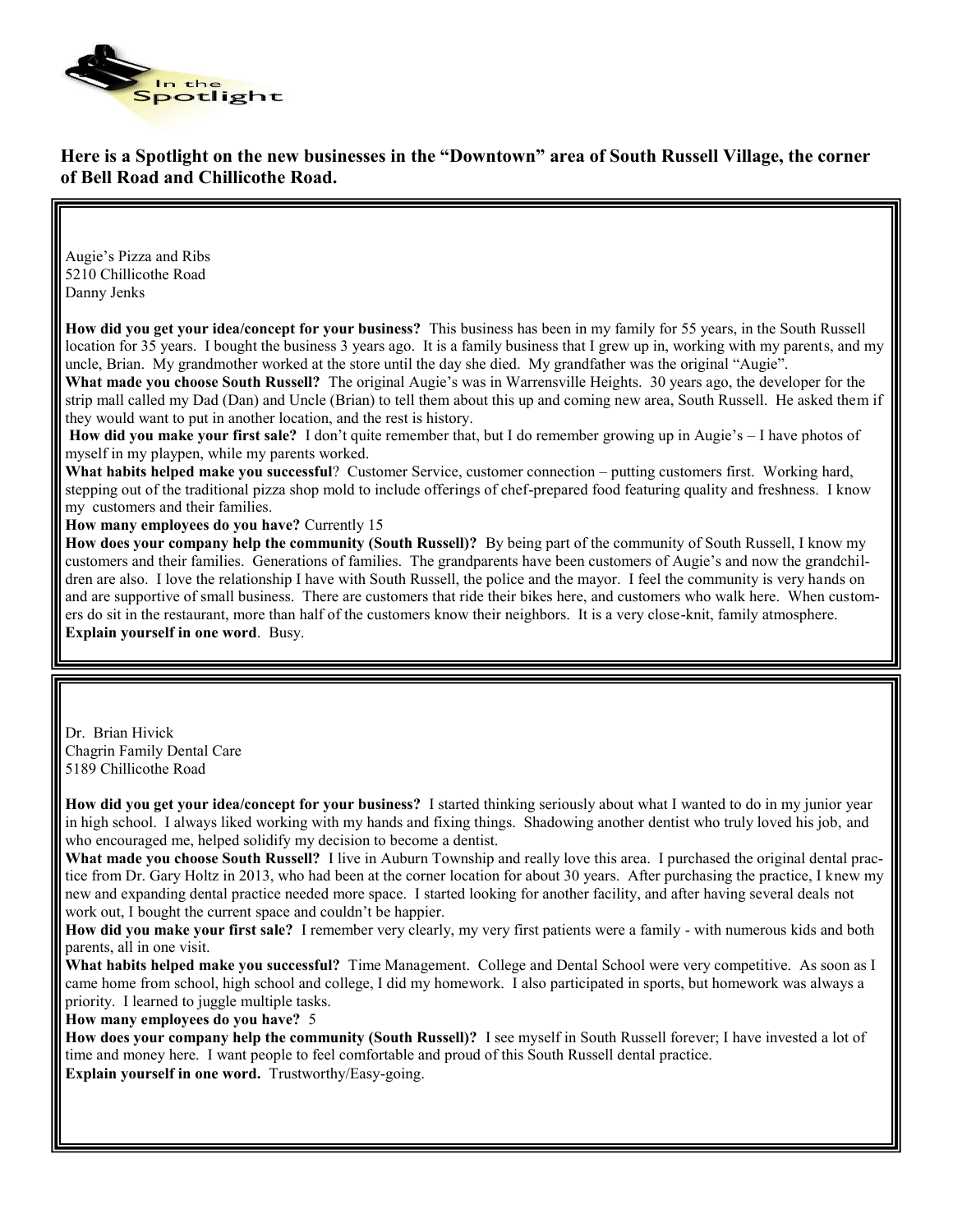Ken Ashba Bell Market Express, LLC 5196 Chillicothe Road

**How did you get your idea/concept for your business?** I am a contractor by trade, and bought my first gas station for my middle-aged parents, to give them a business to run. It evolved from being a gas/mechanic station to a gas station/ convenience store. It turned out not to be a bad business to be in. My wife and I then decided to get into the business. We design, build and operate gas stations/convenience stores. We designed our own brand ,"Market Express". This station will be called "Bell Market Express".

**What made you choose South Russell**? Demographics and location. I like to build and run these stores in smaller, more rural towns, that are based around community - not in bigger, more urban, cities.

**How did you make your first sale**? I have always been a salesperson. When I was 5 years old, I was cleaning the driveway for my grandfather who lived in Chardon. I cleaned up and bagged the dirt and stones into brown grocery bags that were at the end of the driveway. I then put a "For Sale" sign at the end of the driveway. Later that evening, at the dinner table, everyone made fun of me for selling my bagged mix of dirt and stones. After dinner, a man stopped and he bought my bags of stones and used them for fill he needed in his yard. I not only sold the stones, I also charged .25 for delivery. **What habits helped make you successful**? Work, dedication and perseverance. I do not like to take "No" for an answer. I pursue my goals, no matter how many times I am told "No." When someone puts up a roadblock, I keep my head down and keep moving forward.

**How many employees do you have**? Anywhere from 12 to 15 people per station.

**How does your company help the community (South Russell**)? The Mayor and the various Boards and Building Department I have dealt with have been very gracious, and more than welcoming. I think the residents of SRV will like this new gas station/convenience store. I think the old station was antiquated and was restrictive in the ability to get fuel, and get in and out. It didn't have the correct or proper offerings for the community like fresh food. People have a stigma about gas station food, but Bell Market Express will surpass that with fresh, nice quality food made daily.

The corner is getting completely revitalized, business owners are putting a lot of money into this downtown area. Myself and the other business owners are taking a risk and spending their money and investing in South Russell. I feel it is a compliment to a community to have different people come in here and spend their money. We are not "big shots", but small business owners who contribute to the actual community. We are bringing development into the modern era, while at the same time maintaining that wonderful setting.

DRY Insurance Group 5197 Chillicothe Road Donald R Yert

**How did you get your idea/concept for your business?** Right after I graduated from college, I worked for an insurance agency for a couple of years. Then I decided to start my own insurance agency. DRY = my name, Donald R Yert. My son Brad, also works in the family owned and operated business, and we now have offices in Chardon, Willoughby, Cuyahoga Falls and South Russell.

**What made you choose South Russell?** I liked the location for the exposure. I would not want to be in downtown Cleveland on the  $36<sup>th</sup>$  floor. I frequently drove by the white house on the corner and always liked it; I was interested in it before it was for sale. I love the area of South Russell, Bainbridge and Chagrin Falls.

**How did you make your first sale?** I don't remember.

**What habits helped make you successful?** Patience. Hustle. Getting back to people right away. Having personal contacts with clients. Work hard every day.

**How many employees do you have?** 17.

**How does your company help the community (South Russell)?** Biggest impact is by putting money into not only keeping, but preserving the white house and the red barn. I have a huge investment in these buildings. I have found that people identify with the red barn; as it is an icon in the Village. People have come up to me and thanked me for keeping the house and the red barn. With the help of Ann Dunning, architect, I will preserve and keep the barn intact. Also, by offering residents a local, dependable insurance company that is not a 1-800 number.

**Explain yourself in one word**. Competitive.